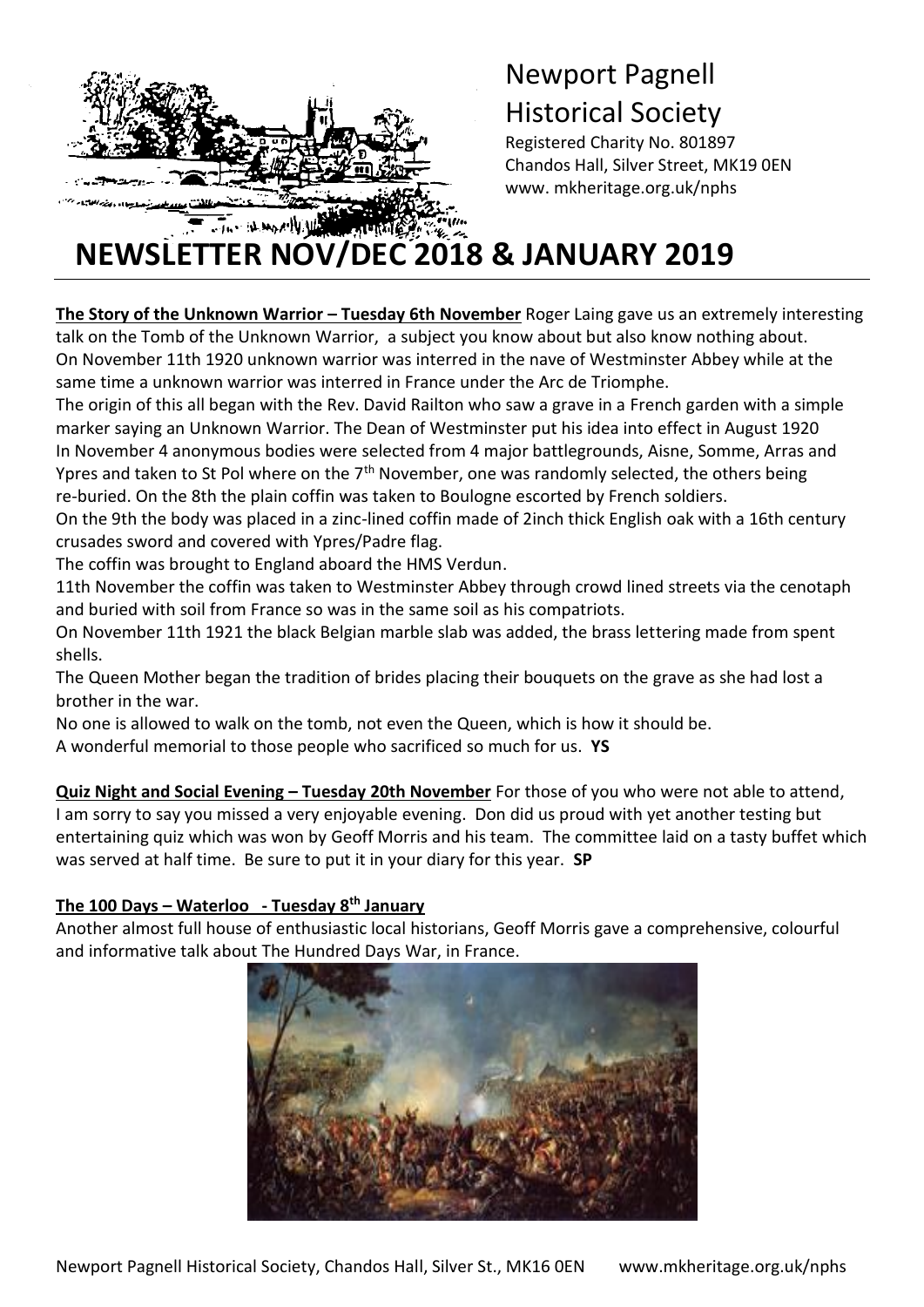This event marked the period between [Napoleon'](https://en.wikipedia.org/wiki/Napoleon)s return from exile on the island of [Elba,](https://en.wikipedia.org/wiki/Elba) to [Paris](https://en.wikipedia.org/wiki/Paris) on 20 March 1815 and the second restoration of King [Louis XVIII](https://en.wikipedia.org/wiki/Louis_XVIII_of_France) on 8 July 1815 (an interval of 111 days). This phase in the history of Europe, involved the War of the Seventh Coalition, and included the [Waterloo](https://en.wikipedia.org/wiki/Waterloo_Campaign)  [Campaign,](https://en.wikipedia.org/wiki/Waterloo_Campaign) the [Neapolitan War,](https://en.wikipedia.org/wiki/Neapolitan_War) as well as several other [minor campaigns.](https://en.wikipedia.org/wiki/Minor_campaigns_of_1815) The phrase *les Cent Jours* (the hundred days) was first used by the [prefect](https://en.wikipedia.org/wiki/Prefect_(France)) of Paris, [Gaspard, comte de Chabrol,](https://en.wikipedia.org/wiki/Gaspard_de_Chabrol) in his speech welcoming the king back to Paris on 8 July.

Napoleon returned while the [Congress of Vienna](https://en.wikipedia.org/wiki/Congress_of_Vienna) was sitting. On 13 March, seven days before Napoleon reached Paris, the powers at the Congress of Vienna [declared him an outlaw,](https://en.wikisource.org/wiki/Declaration_at_the_Congress_of_Vienna) and on

25 March [Austria,](https://en.wikipedia.org/wiki/Austrian_Empire) [Prussia,](https://en.wikipedia.org/wiki/Kingdom_of_Prussia) [Russia](https://en.wikipedia.org/wiki/Russian_Empire) and the [United Kingdom,](https://en.wikipedia.org/wiki/United_Kingdom_of_Great_Britain_and_Ireland) members of the Seventh Coalition, [bound](https://en.wikisource.org/wiki/Treaty_of_Vienna_(Seventh_Coalition)#ART.II)  [themselves](https://en.wikisource.org/wiki/Treaty_of_Vienna_(Seventh_Coalition)#ART.II) to put 150,000 men each into the field to end his rule. This set the stage for the last conflict in the [Napoleonic Wars,](https://en.wikipedia.org/wiki/Napoleonic_Wars) the defeat of Napoleon at the [Battle of Waterloo,](https://en.wikipedia.org/wiki/Battle_of_Waterloo) the restoration of the French monarchy for the second time and the permanent exile of Napoleon to the distant island of [Saint Helena,](https://en.wikipedia.org/wiki/Saint_Helena) where he died in May 1821.

Geoff related a great deal of detail, including bloodshed and carnage, human suffering; the mutilation of bodies, including horses; courage, stamina, determination and strategy; as well as torrential rain, mud and some confusion. Most importantly, he told of significant intervention on the part of the Prussian Army, under the command of Field Marshal Blücher, in partnership with the Duke of Wellington.

Both Wellington and Blücher, were justifiably feted by their respective countries for defeating Napoleon, in such a bloody and hard-fought battle. **BB**

**The Bow Street Runners – Tuesday 22nd January** A very informative talk was given by Steve Bacon. The first recorded term "Runner" was in 1780. It was a lowly job, and when it was attributed to the Bow Street law enforcers, it was deemed an insult.

There was no Police Force as such before this time; local parish constables were responsible for their areas. It was not tradition in England to have armed men on the street, as it was on the continent, and there was no retained army to keep the peace.

During the 18<sup>th</sup> century, newspaper circulation grew and more crimes were reported, fuelling the fear of a more lawless society.

Government encouraged the use of home grown grains to produce gin, which was cheap. People became addicted, turning to crime to finance their habit.

Parliamentary Rewards were introduced to catch criminals. You could get paid £40 for reporting a burglar. Jonathan Wild, a self-styled Thief Taker, ran his own gang and abused the system, doing the crimes, and also pocketing the rewards. There was no offence at the time for "handling stolen goods"

In 1740 Sir Thomas de Veil opened a courtroom in offices in Bow Street and set himself up as a magistrate. He was succeeded by Henry Fielding who set up The Police Gazette, advertising crimes. They started to match crimes to known criminals. The government paid for six principal officers who worked with Royal authority and commanded respect. They carried a tipstaff and used it to touch people when they were arrested. They wore their own clothes.

John Fielding carried on his brother's work, and instigated foot and horse patrols. They eventually got a uniform, red waistcoats and blue coats – not to be confused with the military, and they carried swords and pistols.

In 1829, The Metropolitan Police operated from another office in Bow Street. Their uniform was blue, with top hats, and they were a very visible presence on the street. They were largely there to prevent crime, not to investigate it.

The Principal Officers were highly intelligent individuals, and actually the first detectives, employing a forensic approach to crime.

**\_\_\_\_\_\_\_\_\_\_\_\_\_\_\_\_\_\_\_\_\_\_\_\_\_\_\_\_\_\_\_\_\_\_\_\_\_\_\_\_\_\_\_\_\_\_\_\_\_\_\_\_\_\_\_\_\_\_\_\_\_\_\_\_\_\_\_\_\_\_\_\_\_\_\_\_\_\_\_\_\_\_\_\_\_\_**

Very informative talk **KD**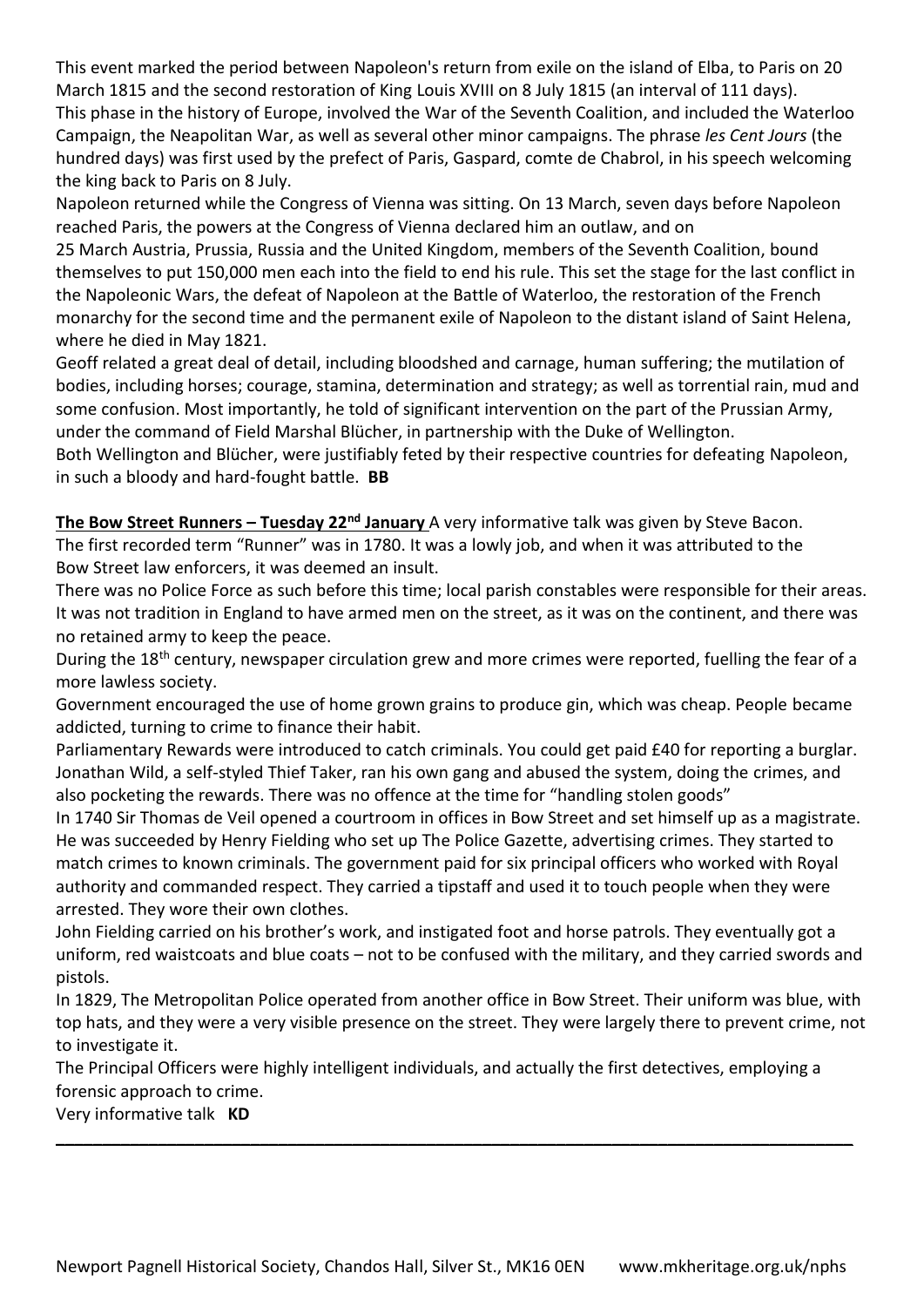#### **MUSEUM AT CHANDOS HALL**

The next theme centres around the Society's collection of Deeds pertaining to Buildings in Newport

#### **MUSEUM OPEING TIMES** Sunday 24<sup>th</sup> February 2pm – 4pm

Sunday  $24<sup>th</sup>$  March 2pm – 4pm

**MEMBERSHIP RENEWAL** Bill has been delighted with the initial response to this year's renewal campaign. Many members have already paid and we have several new members. As usual you have until the end of March to pay before being withdrawn from the register. Bill will be at the meetings to collect your monies.

**\_\_\_\_\_\_\_\_\_\_\_\_\_\_\_\_\_\_\_\_\_\_\_\_\_\_\_\_\_\_\_\_\_\_\_\_\_\_\_\_\_\_\_\_\_\_\_\_\_\_\_\_\_\_\_\_\_\_\_\_\_\_\_\_\_\_\_\_\_\_\_\_\_\_\_\_\_\_\_\_\_\_\_\_\_\_\_**

#### **FORTH COMING EVENTS**

Tuesday 5<sup>th</sup> February There's no place like Homeworld Dianne Sutton Tuesday 19<sup>th</sup> February Away with the fairies Tuesday 19<sup>th</sup> February Tuesday 5th March AGM followed by Brooklands video Irene Henderson Tuesday 19<sup>th</sup> March MK that Never Was Tim Skelton Tuesday 2<sup>nd</sup> April **A Landscape History - Olney** Tom Jones

**CHRISTMAS LIGHTS AND FARMERS MARKET.** I am sorry to report that the revenue raised from these two events was disappointing, much lower than previous years. A big thank you to the members of the committee for their contribution on both days. We managed to raise just over £100.

**\_\_\_\_\_\_\_\_\_\_\_\_\_\_\_\_\_\_\_\_\_\_\_\_\_\_\_\_\_\_\_\_\_\_\_\_\_\_\_\_\_\_\_\_\_\_\_\_\_\_\_\_\_\_\_\_\_\_\_\_\_\_\_\_\_\_\_\_\_\_\_\_\_\_\_\_\_\_\_\_\_\_\_\_\_\_\_**

**\_\_\_\_\_\_\_\_\_\_\_\_\_\_\_\_\_\_\_\_\_\_\_\_\_\_\_\_\_\_\_\_\_\_\_\_\_\_\_\_\_\_\_\_\_\_\_\_\_\_\_\_\_\_\_\_\_\_\_\_\_\_\_\_\_\_\_\_\_\_\_\_\_\_\_\_\_\_\_\_\_\_\_\_\_\_\_**

#### **CHRISTMAS TREE FESTIVAL IN ST PETER AND ST PAUL'S CHURCH**

We received a lovely thankyou card from Julie Eldridge, the organiser of the event, for our contribution. We based our tree on the austere trees of War time. The Tree was erected and adorned with homemade decorations by the Ladies of the Fund Raising committee.